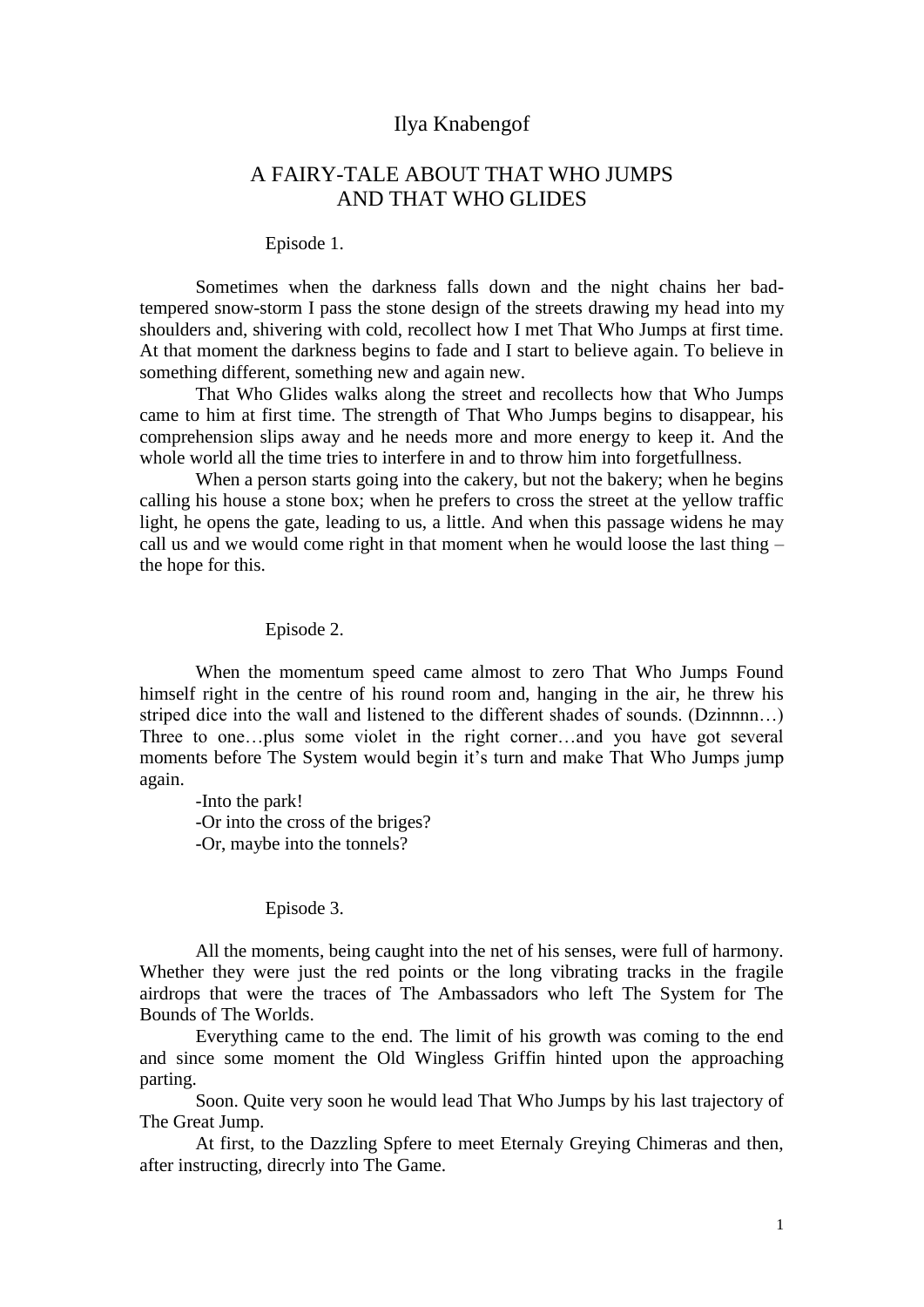The Great Game of all Those Who Jumps.

Episode 4.

- Thou were always ready for that. - The Old Griffin bended his huge thorned head and blinked with satisfaction looking at the big, unbearbly sparkling with blue, Sphere that just began developing through the ice spirals.

- Chimeras are waiting for thee.

 - For the last time. May I ? - That Who Jumps signed by all his gills-like plumage and, having got the Griffin"s patronizing permission, dropped his dice for the last time.

The dice entered the wall soundlessly and didn"t come back.

- Thou knew that it'd be so, Griffin croaked.
- I doubted, answered That Who Jumps using his thoughts as usual.
- Dice never lie.

#### Episode 5.

The Space suddenly stopped being rectilineal and That Who Jumps followed Griffin hardly keeping his tangent.

Many millions of Others Who Jumps were busy upon their lives and only several of them watched with blind interest how Griffin and That Who Jumps draw a strange figure. And they used all their twenty-five senses. They certainly couldn"t see them, cause they hadn"t the eysight as well as the other human senses, but they felt how the huge blue Sphere swallowed them quicker and quicker.

And farther they entered the design of The Eternal Labirinth drawing it in the cristall faceted sky closer they were to the gaze of Chimeras who were meeting them.

Chimeras were the only creatures in this world who were able to see. Of couse, not like humans, but using their own way. Only humans could see what happens. Chimeras saw what happened and what must happen, what didn't happen and what couldn"t happen, what might happen but didn"t happen and what couldn"t happen at any circunstances.

### Episode 6.

- Do thou know why thou are here? – Griffin's snake wisper made That Who Jumps shudder and if he had a body it would cover with creeps.

 - Those moments which I lived through came to the end, - That Who Jumps thought doubtfully.

 - You are right! – Chimeras hissed from the opposite side of The Sphere. – Griffin! You may go back.

One of Chimeras moved her wings and The Labirinth around The Sphere began to roll at the oposite direction. Griffin stepped into it's beginning and instantly disappeared being caught by the design of The Labirinth.

Only in that moment That Who Jumps opened the fan of his echoradars and noticed the presence of the other six creatures.

Aliens! - He guessed with surprise.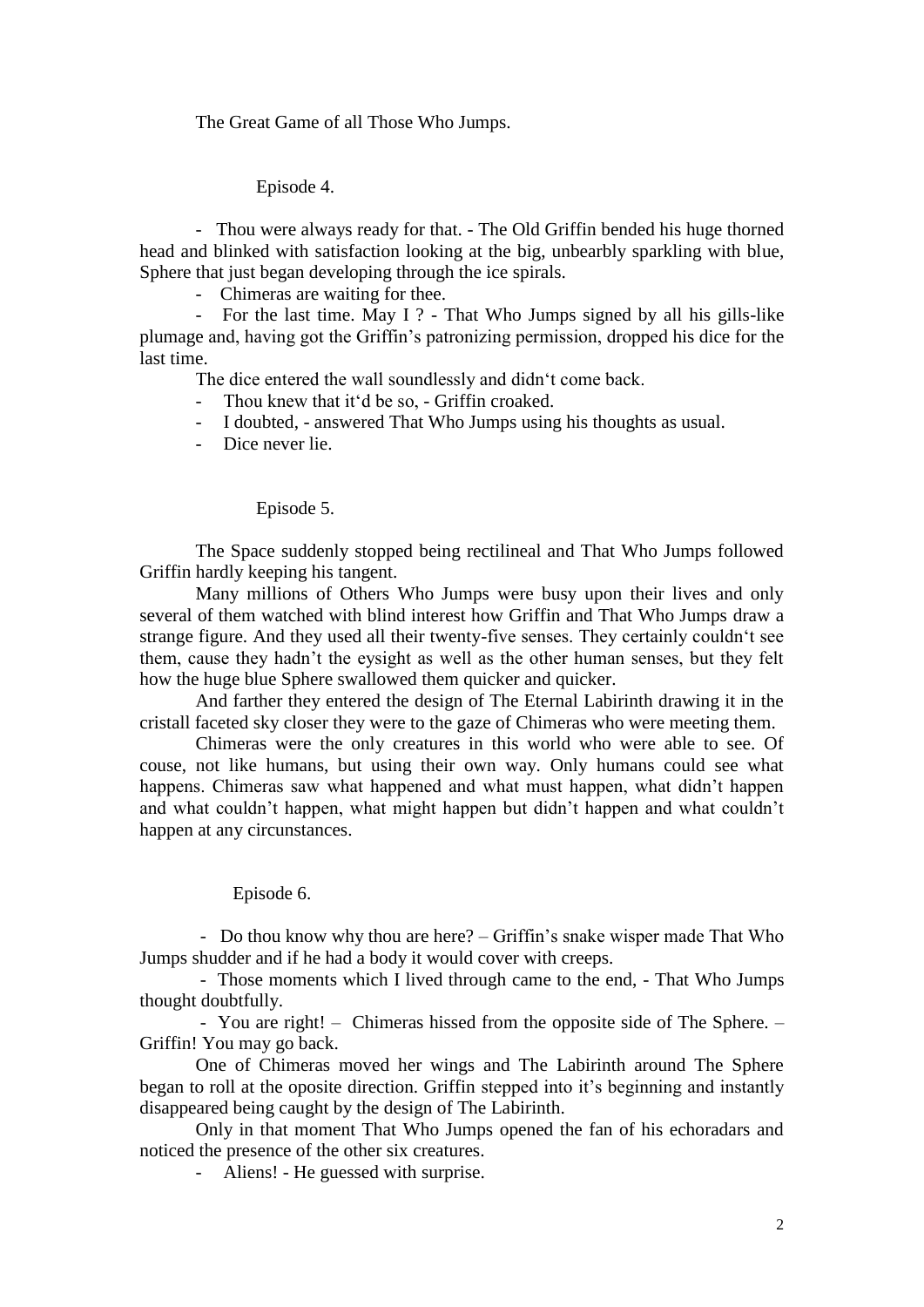Episode 7.

 - Watch your attention, That Who Jumps! The Chimera strained and pointed at one of the aliens. – This is That Who Breaks Through!

 It was something narrow, rapidly directed, without any doubts and hesitations. Gathered in one line he could hang in a very small room only because of the cutting abilities of The Sphere. He had no that curiosity which Those Who Jumps owned. No cunning, no adroitness. He always crossed the world by the straight line. He didn"t mind the absence of the boards of the world because he lacked the sense of anxiety. That Who Breaks Through was the obvious contrast to That Who Jumps.

At first time That Who Jumps met a creature without any hints at flexibility.

- What a nightmare! - That Who Jumps thought.

 - What a nightmare! - That Who Breaks Through thought having defined That Who Jumps in the space.

Episode 8.

Watch your attention, That Who Jumps!

The corridor of the space streched at the pointed direction.

This is That Who Collects!

And That Who Jumps felt the wavering substance of hints, frights, howls and sighs, ten thousand of emotions and impressions so familiar to him and the same quantity of uncomprehensible emotions of the other creatures. That Who Collects accumulates all those fragments of memory and characters and put them into himself (as if he were Tetris) in the united structure of the regulated contence. Multitude of the emotions. The moneybox of Everything-What-Is-In-The-World. He turned all that into the pure energy, which he consisted from.

The thing you feel is Power! -The Chimera grinned. - He turns everything into The Initial Power. He is Power himself. But don"t be afraid of him – he could never use it. He is only That Who Collects as well as you are only That Who Jumps.

Episode 9.

- Fix your attention up, That Who Jumps!

That Who Jumps turned around.

- This is That Who Changes!
- What does he change?

 He changes everything, absolutely everything. Try to understand it, That Who Jumps! All these creatures have their real names but they wouldn"t tell you anything. For them you are That Who Jumps. For you he is That Who Changes. Let's stop here.

That Who Jumps narrowed his eyes.

 The creature flowed. It changed the contence, colour, and the frame of its mind and even the principle of the reception of surroundings.

 In addition to that he always tried to to change his position on the space as well as the space around him what was, to our luck, impossible inside The Sphere.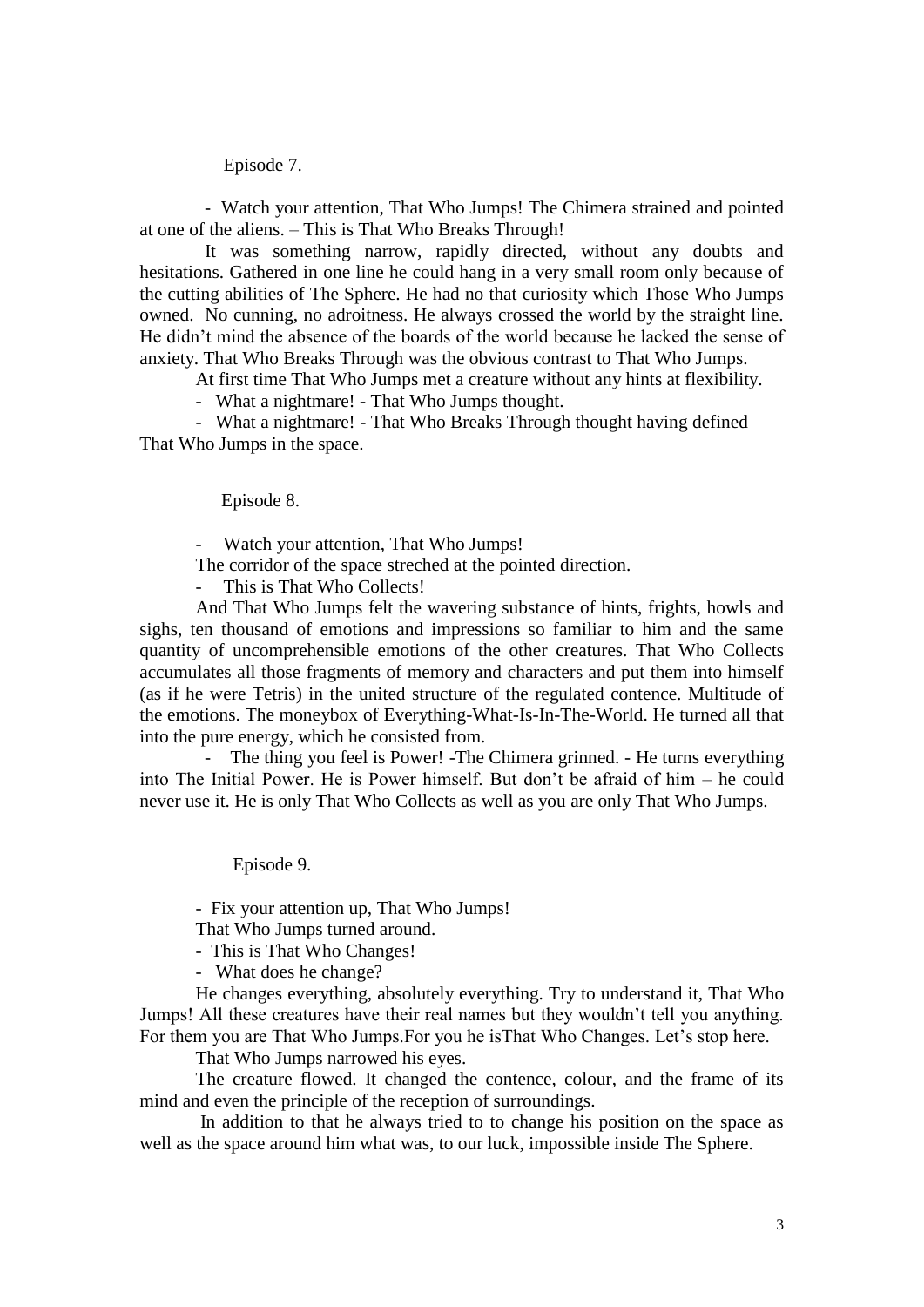Looking at him That Who Jumps felt the reflection of Griffin, of Chimeras, of himself, of the other curiuos creatures. All that mass cunningly flowed, blinked and had no boards.

- Yohanga!- That Who Changed moaned and it ment greetings and farewells at the same time.

And judging by that greeting That Who Jumps understood at once that in front of him was the creature who lived outside of the time.

- Yohanga! - That Who Jumps answered. "Though he is horrible, I obviously like him".

That Who Changes, as it was seen, was influenced in his favour, too.

Episode 10.

- Keep your attention, That Who Jumps! - Chimeras weakened the grip of the power lines and That Who Jumps noticed the creature who was restrained by them.

- This is That Who Twists.

The creature definitely had the fire origin. With big quantity of curlings and wavings of the fire it resembled of the dragon.

- He is your Cleaner. He'd clean everything after you, he'd baste everything, mix your tracks, and the main thing – twist. He would twist the substance after you, and, if you would be lucky, you would leave The Game. He could twist the whole worlds, he could twist the far-off corners of the space into one point and you wouldn"t waiste your energy for the long distance Jump.

- Maybe I"d twist something and you"d ride me a little? - The dragon-like creature curved.

- After The Game –sure, I'd do it. – That Who Jumps tried to joke, but was there a place for a joke? They knew that very rare individuals left The Game though billions entered it.

Episode 11.

 - Watch your attention, That Who Jumps! – Chimeras rustled with their wings. – This is M-m-mo. He is That Who Knows.

This creature was on a short hand with Chimeras and he was close to them by his structure. But Chimeras were impassible and isolated. The Game was based upon their indifference.

- Mmoo, it's That Who Jumps.

Blinking neon colour of the vision buried itself into That Who Jumps. And he saw two points of light and something immeasurably deep after them.

- He is Knowlege. He knows everything. Or, it's better to say almost everything you need.

That Who Knows was absolutely peacefull and indifferent to everybody. These features distinguished all Those Who Knows from the other creatures. He owned the calmness and the hardness of the monolith and he could resist anything exept That Who Breaks Through, probably.

Episode 12.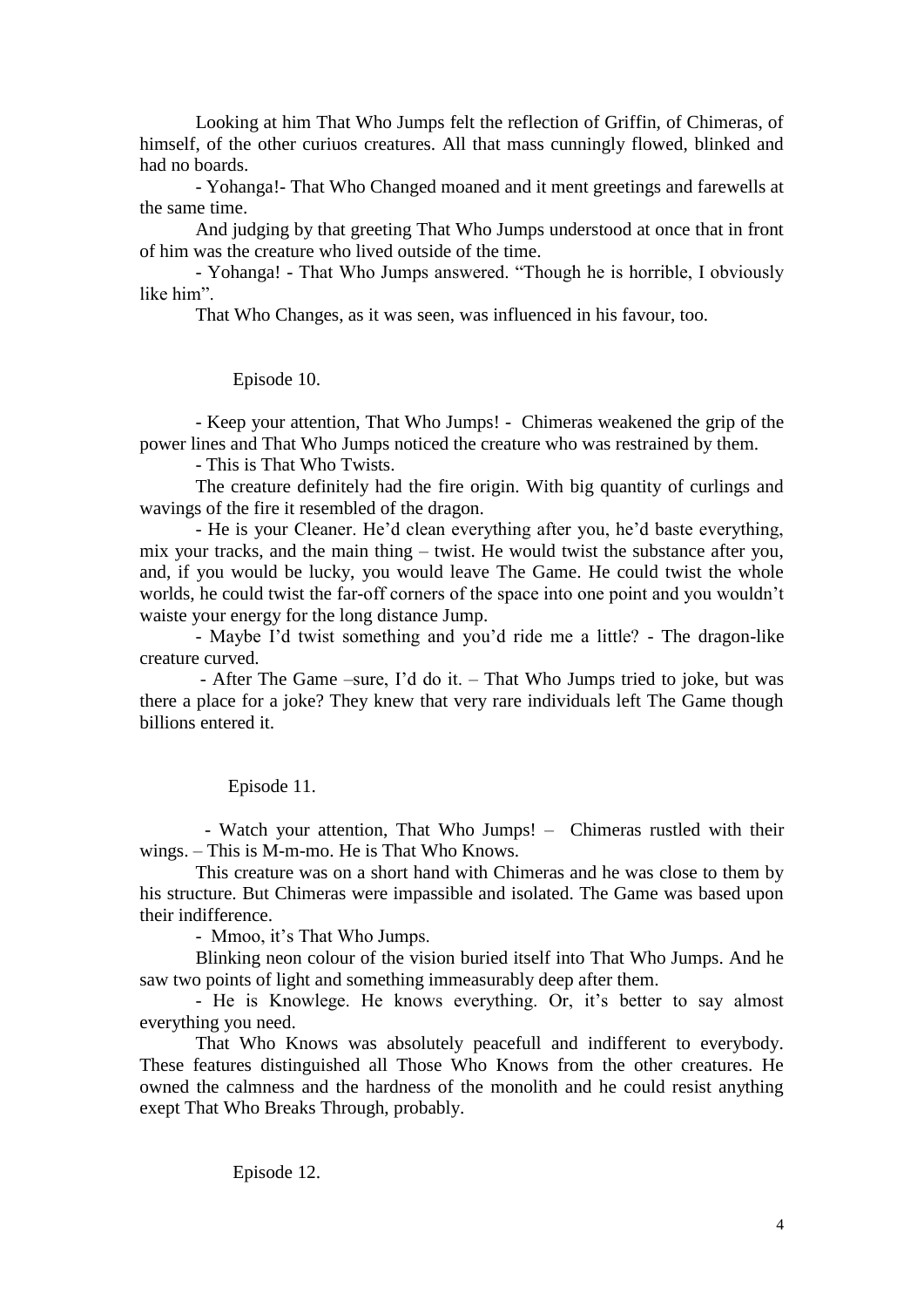- And the last one. Watch your attention, That Who Jumps.This is That Who Scans. He is the reflection of The Labirinth.He is the only one who could see and trace the design of the Labirinth in The Game. He would find and recognise it"s tracks everywhere. How well? It would depend on how he'd manage to reserve his memory entering The Game. He would recognise The Labirinth in everything and everywhere. He is its outcome. As you know it is possible to change The Essense of Big Polarities of the world only using The Labirinth. Pray for his memory, That Who Jumps! You couldn"t leave The Game without the help of That Who Scans. And here, into this Sphere, you came, - the Chimera"s wing pointed at the creature, - not without his help.

 That Who Scans was something spreading at many directions and strangely repeated that very design owing to which Griffin and That Who Jumps entered the Labirinth. Purposefulness was his main feature. He was the way from the beginning to the end and from the end to the beginning himself. And at any moment he was ready to go and to pass it, though as That Who Scans knew for any familiar to him creature it would end with Destruction or Deformation of their Attention or, that is worse, with the loosing of Realization itself.

- Yohanga! - That Who Jumps sent to him.

Yohanga! – That Who Scans answered immediately and his greetingfarewell reversed into the very beginning.

 - All the seven! – Chimeras stepped from the petals of The Sphere and made a big grey circle.

Episode 13.

- Your life has come to the end. To prolong it means to pass the Game.
- But if we won"t pass The Game?
- The Universe would have seven Beasts less.
- Only to win the Game?

The Game is the forced stage of your existance. You, all the seven, couldn' t continue your developement on different spheres of the world. You are the seven parts of The Whole. This Whole, of course, would exist at the very other Space and Time and we couldn"t understand it. We are only the servants of accidents and coincedences. You, as The Whole one, would belong to the different grade of the creatures, to the grade of Creators, who makes the world. But it"d happen only if you win the Game.

- And what is so frightened in it? – That Who Collects asked.

 - Patience! – Chimeras seemed to be going to make a decision. – The Game has its own Laws and Rules and, the main thing, - the winning combinationn.

- And in this case…. - That Who Twists began.

 - In this only case you could pass it save and sound. You could never leave it one by one, but you could do it if you"d be like One Whole creature …Like That Who Glides.

- That Who Glides?

Episode 14.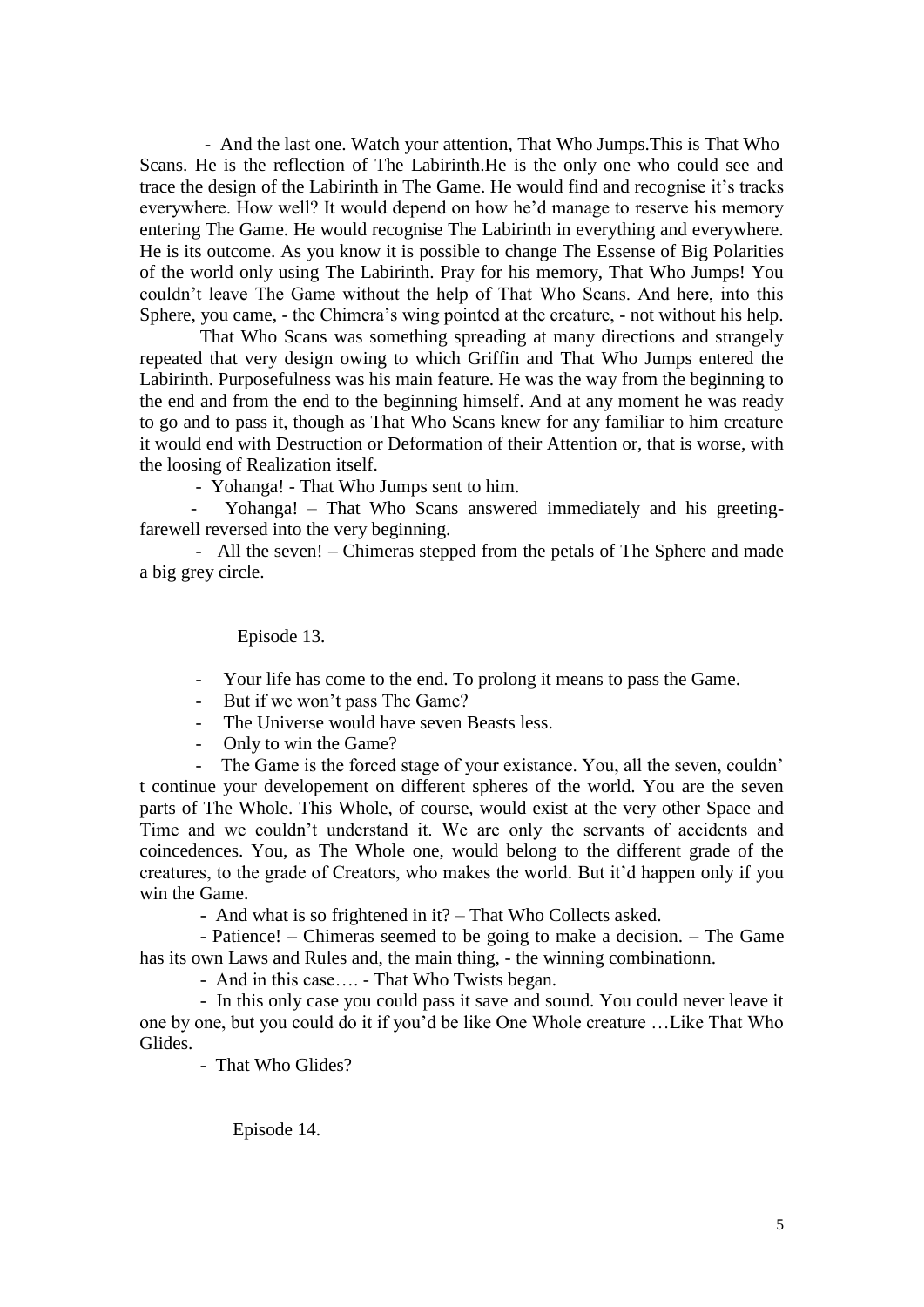- The Game would give you a form and you"d fill it with contence. Your form is your future body. – The Chimera stepped back and then the other came forward.

 – The World of The Game has its own features. The First One is Sticking. This World sticks because it is just substance, a phisical substance.

The seven grinned.

- Rough substance?

 - Right! You know, forms stick. Neutrons to atoms, molecules to molecules, boys to girls, sweet to salty…

- Girls and what?

- But it is The Second Feature of The Game – Duality.

That Who Scans streched with pleasure.

 - You"d be separated into two halves like everything in The Game separates into opposites. You"d find out that there is space-separation into darkness and light, cold and warmth, strength and weakness, men and women, beasts of prey and victims.

 - Do The Rules spread all over The Game? – That Who Jumps was surprised, found out such a plain fact.

- Of course, yes! – The Chimera croaked.

Episode 15.

 - The Third Feature: The Game has a tendency to repetition. It is called The Rule of The Ring. The world of The Game rolls into rings and the end is at the same place as the beginning. Everything comes back to its circles but, lucky you, The Ring varies with depth.

- A Spiral? – That Who Twists moved with pleasure.

 - Defenitely! Everything you do would come back to the biginning, you"d able to change only the inner quality. So, The Rule is: It is stupid even try to change The Game. It is possible to change only yourself. The Ring is the third symbol of The Game.Everything what is begun would be finished. Everything what is created would be destroyed. Everything what is black would be white.

- And what is it still?

- You Il see. Let's go farther. The Fourth Feature: The Upside-Down Thing.

Episode 16.

Chimeras set on the petals of The Sphere again. Now a medium-sized ring hanged in it"s centre with The Labirinth inside which sparkled with all its curves and planes. Seven Beasts surrounded The Ring and the lilac veil of the Design had already touched them.

- Remember! – The Chimera cawed. – You"d appear in the different places of The Game and, firstly, you should find each other. And then, maybe sometime, you would become a New Whole Creature. And you could pass The Game only as small parts of The Whole, because the only escape is The Tactics of Gliding. You should become the small parts of The Whole when you onle come there. And remember the main rule: "Glide by, touch everything and get attached to nothing!".

- We remember everything. – The Beasts answered.

- So, let"s go! – Chimeras folded their wings and the Beasts made a circle.